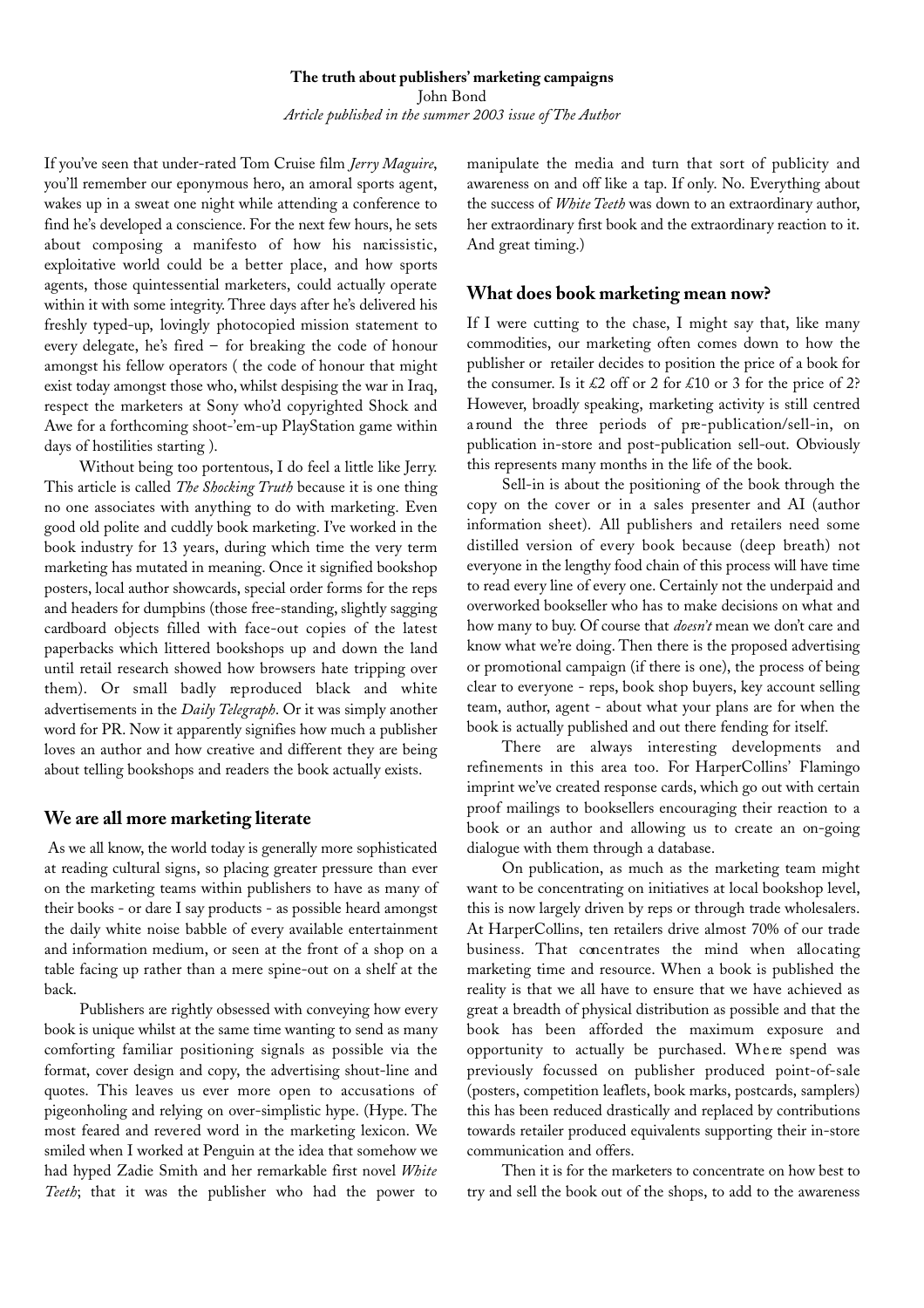created by the publicists through the efforts of the author themselves or of the reviews. This means money either for featuring in something like a summer reading multi-buy promotion (buying space by any other name) or for advertising. It is a snake pit of difficulties because every piece of consumer research worth its salt suggests that it is pointless raising awareness 'above the line' unless you are either targeting very specifically the (particularly non-fiction) niche market or you are spending sufficiently really to alert fans or attract new recruits.

# **The people**

The best marketers are often the bridge between editorial (the initial conduit) and sales (the external, customer facing team); the glue in an increasingly (thank heavens) joined-up process of publishing. What they actually do during these three phases includes copywriting (sales presenters, ads, jacket copy), designing (posters, proof jackets, catalogues) and liaising with book retailers over the best promotional vehicles in their stores and how much they will cost. Depending on the area of publishing and the size of the budget, it could be creating direct marketing mail shots or emails to targeted niche potential markets or booking nationwide outdoor poster campaigns for the bigger releases. It might even bear a slightly greater resemblance to marketing within other industries and organisations i.e. analysing trends, using relevant qualitative and quantitative consumer research in a meaningful way to plan campaigns and strategies. But not much. Not yet.

Above all, real quantifiable marketing still begins with the rather old-fashioned notion that, although we know intellectually it is impossible to artificially manufacture word of mouth - that most potent selling tool in the business - what could ultimately make a difference is the buzz, the thrill of the new discovery, the desire to tell as many people as will listen what a new pre-publication book proof means to you, how it has made you feel. The best marketing departments are quite simply full of good, bright people who are passionate about books and who love proselytizing about them in as creative a way as possible.

# **A few myths and misconceptions**

## *The accountants make sure that there is a direct correlation between marketing spend and the size of the author advance*

Allocation of marketing spend in publishing starts as it does in any business, as the calculation of an overall percentage of projected turnover. When a book is originally acquired, an estimate is given of what might be required to achieve a certain level of sales. After that the fun really begins. In my experience a judgement call is then usually made by a combination of publisher, and the heads of marketing and sales, within the finite overall marketing budget. Although it would be naïve to assume that, if a heated auction has led to a large advance, any publisher wouldn't want to recoup that by investing in an appropriate level of spend, no starch-collared bean counter I've worked with has ever created a template for what should be

spent. If there is a criteria or a definition, it is that marketing allocation is the sensible use of finite resources in a way that experienced people think will actually make a difference.

### *Marketing is dictated by the demands of the retail chains*

Probably the biggest change in the world of marketing books in the last decade has been the shift in emphasis from publishercontrolled expenditure to that which is used to position and promote books through the retail books elling chains and supermarkets; or co-op. Or bribery. I would question everything that implies. That somehow a publisher has strongarmed a retailer into supporting a book to which they otherwise wouldn't offer house-room. All that has really happened is a movement towards more measurable and quantifiable ways of publishers spending money to support the publications they have invested in. As long as both publisher and retailer are in greater control of the bangs for their bucks, less will be down to luck and happenstance.

#### *All I wanted was one measly ad!*

A curse on your house. Multiply this by a hundred of your soulmates and we have no budget to make any difference on any campaign ever... Are you sure this isn't just because you want to say to your friends that your publisher really cares? There are other more cost effective and potent ways for us to show this.

### *Nobody does any real marketing anyway because we don't have the money*

Certainly there is no equivalent spend to the film or music CD or even video/DVD launches which enables mass awareness through advertising and in-store promotions. But some of the best marketing involves crafting cover copy, lovingly creating the artwork for the covers themselves, a proof placed in the right hands. Analyse any research into why people actually choose one book over another and in amongst the influence of reviews or recommendations from friends comes the carefully chosen synopsis or selling copy on the back cover. Higher than advertising usually.

### *But you promised...*

I'm sorry. I got carried away. All I meant to do was to express undying love and passion and commitment for that new book or series of books. Whether it is the original pitch document or the eventual final marketing plan. Once, my boss and I were crafting a marketing plan pitching for a book and we promised we'd build a bridge between two poster sites on the A4 in London on the Cromwell Road. We got the book. We didn't build the bridge. So sue me for having a fertile imagination.

#### *It's about the book stupid*

And it is. Which is wonderful. No matter what your publisher's m a rketing Svengali might suggest. Brilliantly, expensively marketed books fail all the time. And million sellers start without a budgetary bean against their names (come on down, *Captain Corelli*...).

During the last decade, book publisher and retailer